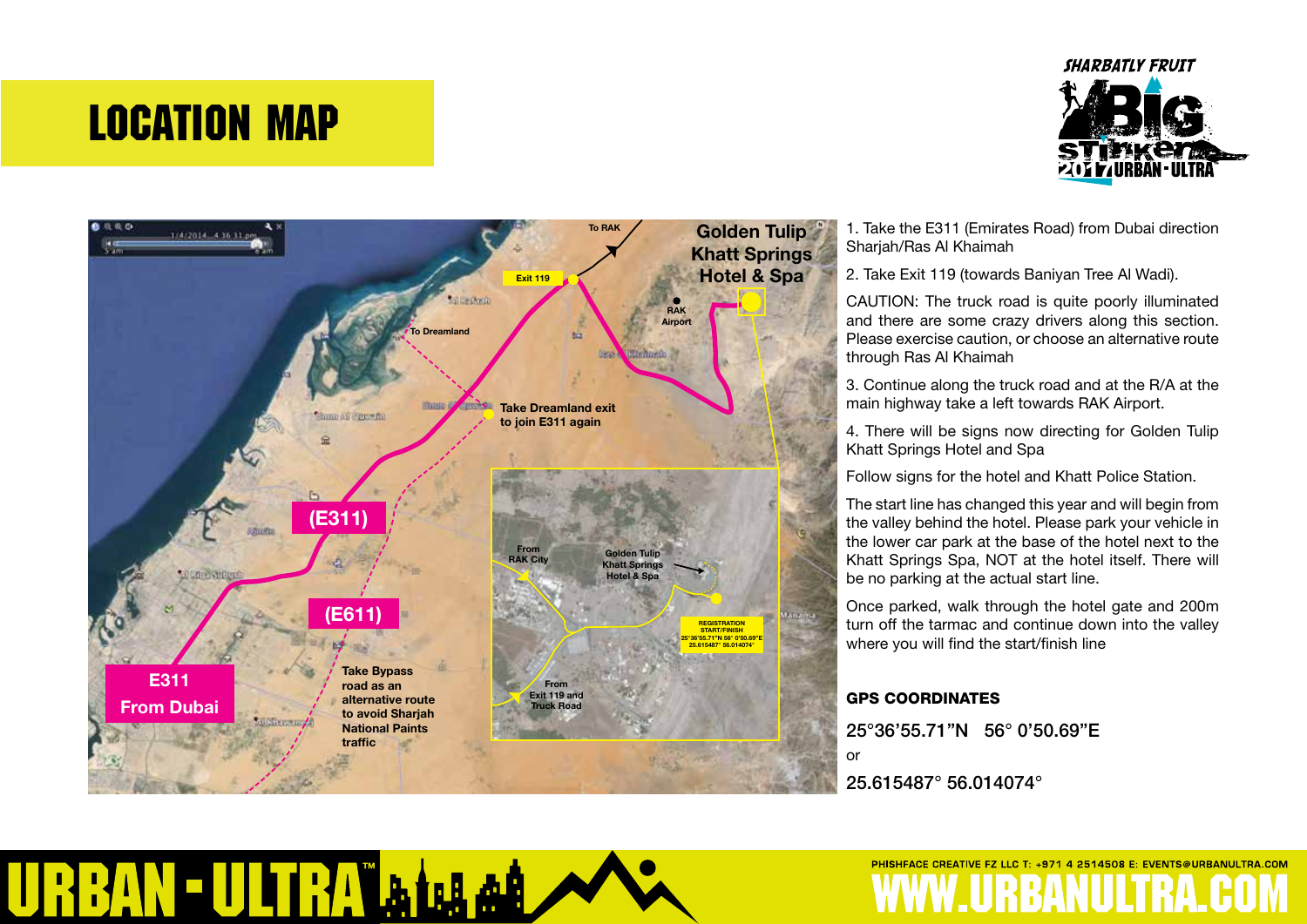



+971 4 2514508 E: EVENTS@URBANULTRA.COM



## PINK dots show the way.

# !! PINK CROSS indicates incorrect path!